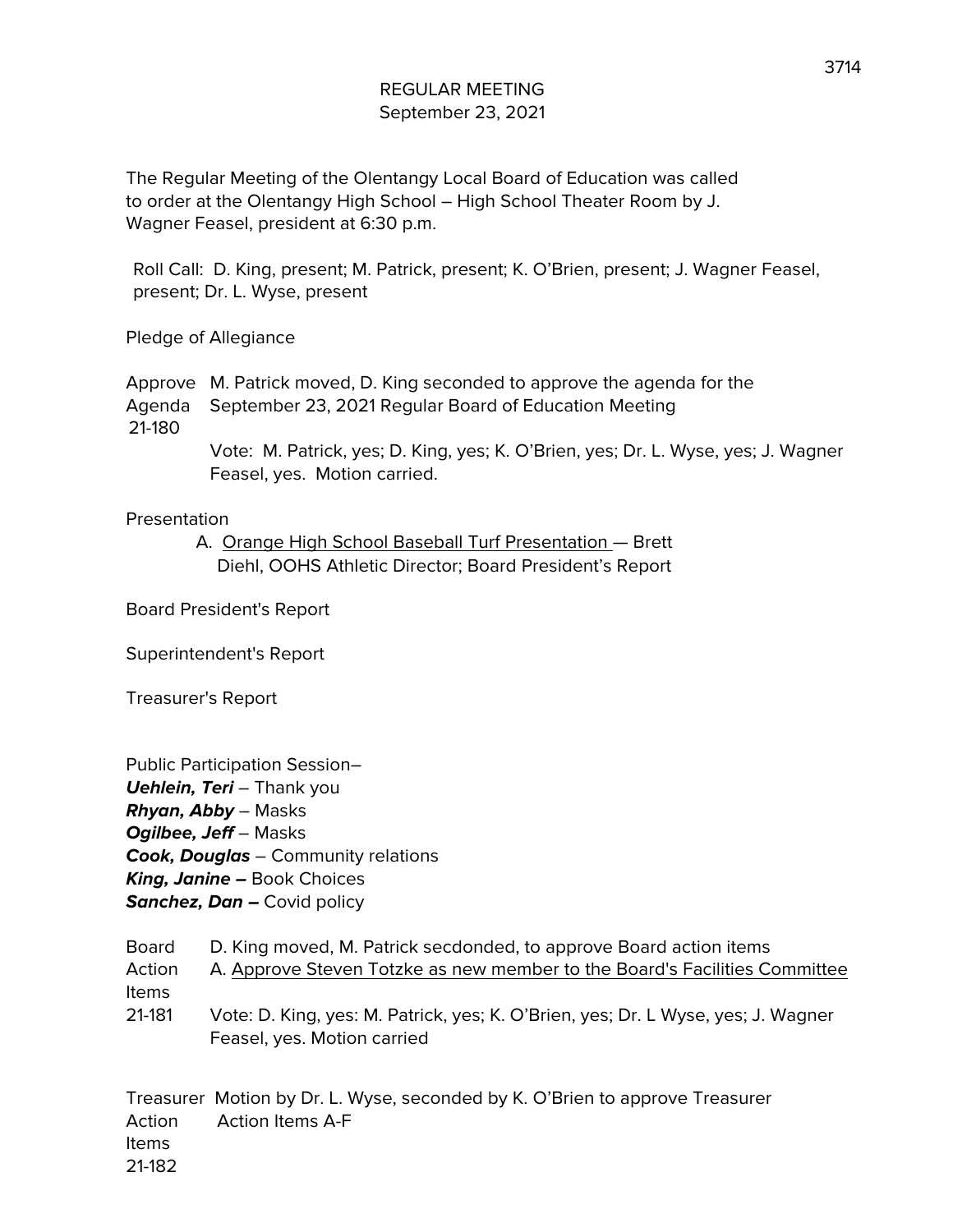Vote: Dr. L. Wyse, yes: K. O'Brien, yes; D. King, yes; M. Patrick, yes; J. Wagner Feasel, yes. Motion carried

- A. Approve financials for August 2021
- B. Approve Amended FY22 Appropriations at the Fund Level
- C. Approve board meeting minutes for June 24, 2021 and July 8, 2021

### D. Approve donations

#### **1. \$1,500.00 Donation**

- From: Performance Georgesville
- To: LHS Dance Team Club

#### **2. \$5,750.00 Certified teacher classroom supplies**

From: Monica McArdle (Rhoden) To: OCES

### **3**. **\$199.40 PPE**

From: Staples To: OLS

#### 4. **\$500 Donation**

From: Bill Mountcastle To: Liberty High School Dance Club

#### 5. **\$3,014.98 for Supplemental Hockey Coaching Position**

- From: Olentangy Liberty Athletic Boosters
- To: Olentangy Local Schools

E. Approve total monthly medical insurance rate changes with Medical Mutual of Ohio effective January 1, 2022: PPO Family \$2,622.52 and Single \$973.79; HDHP Family \$2,100.92 and Single \$783.51

F. Approve total monthly dental insurance rate changes with Delta Dental effective January 1, 2022: Family \$98.33 and Single \$38.20

Supt. M. Patrick moved, D. King seconded; to approve Superintendent Action Action Items A – F

Items

21-183

Vote: M. Patrick, yes: D. King, yes; K. O;Brien, yes; Dr. L. Wyse, yes; J. Wagner Feasel, yes. Motion carried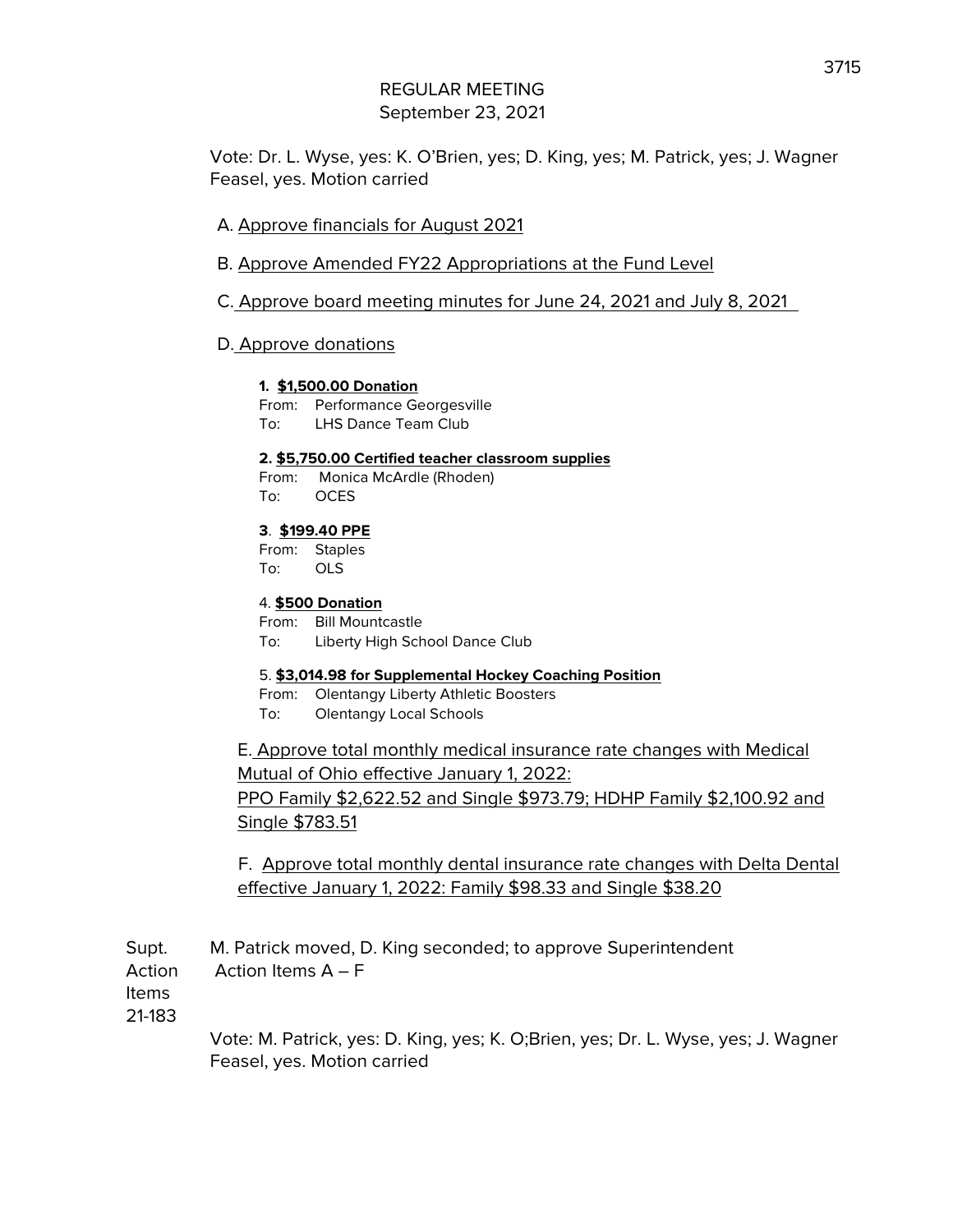- A. Specific Human Resource Items Certified Staff
- 1. Accept, with regret, for the purpose of retirement, the following administrative resignation:

**McMurry, Peggy S**, Olentangy Schools, Director, Curriculum and Instruction, effective January 1, 2022

- 2. Accept supplemental resignations: **Burggraf, Jennifer M,** Olentangy Schools, District Department Chair ELL 1<-12, All Year, One-Half Contract **Zavarella, Leslie A**, Heritage Elementary School, Music Enrichment, All Year, Full Contract
- 3. Approve certified positions paid through memorandum billing: **Timple, Jacqueline E**, Orange Middle School, Home Instruction, Instructor, 40 hours at \$1,000 total
- 4. Approve administrative employment for the 2021-2022 school year, specifically conditioned on and subject to successful background checks, receipt and final administrative review of all application records, and receipt of all other necessary documentation:

**Kadar, Adam J.,** Olentangy Schools, Multimedia and Web Coordinator, effective September 27, 2021

5. Approve certified positions paid through memorandum billing

| <b>Employee Name</b> | Position/Location | Total Davs/            |         | Salary   |
|----------------------|-------------------|------------------------|---------|----------|
|                      |                   | Hours/SessionsPer Hour |         | Total    |
| Ashworth, Jaime A.   | Instructor OLHS   | 15.00                  | \$25.00 | \$375.00 |
| Doane, Rachel D.     | Instructor OLHS   | 15.00                  | \$25.00 | \$375.00 |
| Grosse, Lydia C.     | Instructor OLHS   | 15.00                  | \$25.00 | \$375.00 |
| Koke, Kelsey L.      | Instructor OLHS   | 15.00                  | \$25.00 | \$375.00 |
| Lewis, Victoria K.   | Instructor OLHS   | 15.00                  | \$25.00 | \$375.00 |
| Litchfield, Erin T.  | Instructor OLHS   | 15.00                  | \$25.00 | \$375.00 |
| Rust, Hannah C.      | Instructor OLHS   | 15.00                  | \$25.00 | \$375.00 |
| Shivley, Kaitlin M.  | Instructor OLHS   | 15.00                  | \$25.00 | \$375.00 |

6. Approve supplemental contract employment for the 2021-2022 school year/season, specifically conditioned on and subject to successful background checks, receipt and final administrative review of all application records and receipt of all other necessary documentation. Employment also is specifically conditioned on and subject to the activity/season occurring, with proration in the event of partial performance as determined by the administration and the supplemental committee

| <b>Supplemental Area</b>       | Location    | Coach / Advisor    | Group | <b>Step</b> | Season<br>Amount     |
|--------------------------------|-------------|--------------------|-------|-------------|----------------------|
| <b>Advisors</b>                |             |                    |       |             |                      |
| Vocal Music Keynote Director   | OHS.        | Smith, Timothy E.  | 4     | 9           | \$5.441.00 All Year  |
| German Club Advisor            | <b>OLHS</b> | Moore, Nicole D.   | 11    | 18          | \$871.00<br>All Year |
| <b>Global Scholars Advisor</b> | <b>OLHS</b> | Martin, Jill R.    | 11    | 2           | \$522.00 All Year    |
| Industrial Technology Club Adv | OLHS        | Marinelli, Mark A. | 11    | 5           | \$653.00 All Year    |
| Junior Class Advisor           | OLHS        | Ensign, Daniel P.  | 8     | 4           | \$2.176.00 All Year  |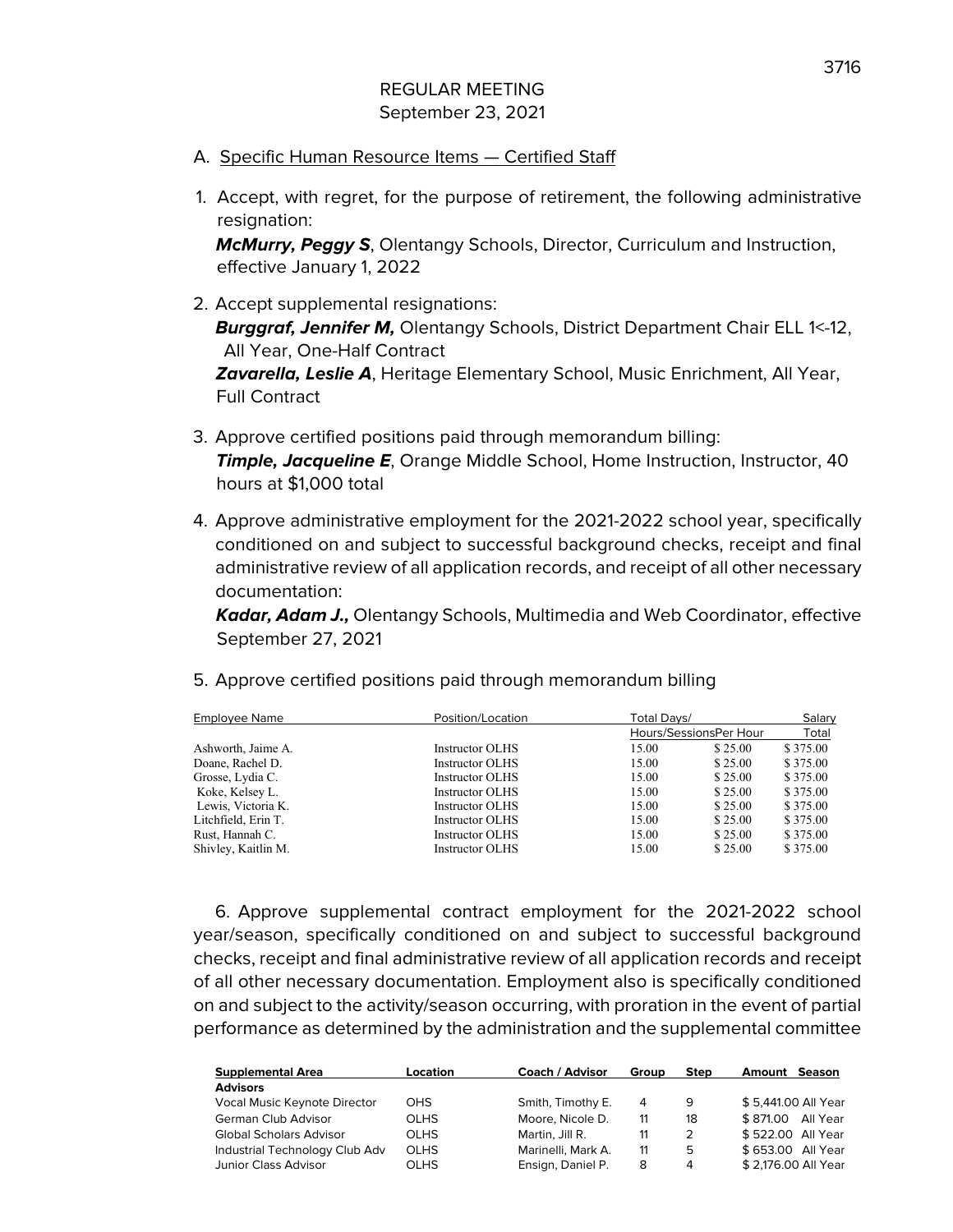| <b>Supplemental Area(cont.)</b>       | Location    | Coach / Advisor         | Group           | <b>Step</b>    | <b>Amount Season</b> |          |
|---------------------------------------|-------------|-------------------------|-----------------|----------------|----------------------|----------|
| <b>Advisors</b>                       |             |                         |                 |                |                      |          |
| Science Olympiad Advisor              | <b>OLHS</b> | Kurtek, Katrina D.      | 10 <sup>2</sup> | 5              | \$1.088.00 All Year  |          |
| Senior Class Advisor                  | <b>OLHS</b> | Tremmel, Angela E.      | $1/2$ of $9$    | 5              | \$925.00 All Year    |          |
| <b>Thespian Advisor</b>               | <b>OLHS</b> | Skrovan, Daniel J.      | 11              | 17             | \$871.00             | All Year |
| <b>Thespian Advisor</b>               | OOHS        | Swain-Abrams, Cathy 11  |                 | 12             | \$871.00             | All Year |
| Science Enrichment Advisor            | <b>OBMS</b> | Wisniewski, Sarah B.    | 10              | 0              | \$871.00             | All Year |
| Washington DC Trip Advisor            | <b>OHMS</b> | Roberts, Meghan B.      | $1/2$ of $7$ 0  |                | \$1,088.00 All Year  |          |
| <b>Band Director</b>                  | <b>OSMS</b> | Grimes, Melissa J.      | 5               | 8              | \$4,788.00 All Year  |          |
| <b>Math Counts Advisor</b>            | OSMS        | Blattler, Kristen L.    | 1/2 of 10 2     |                | \$479.00             | All Year |
| <b>Math Counts Advisor</b>            | OSMS        | Luttrell, Thomas J.     | $1/2$ of 10 0   |                | \$435.50             | All Year |
| <b>Model United Nations Advisor</b>   | <b>OSMS</b> | Moss, Jacob A.          | 11              | 2              | \$522.00             | All Year |
| Orchestra/Strings Director            | <b>OSMS</b> | Irvine, Alyssa L.       | 5               | 8              | \$4,788.00           | All Year |
| <b>Student Council Advisor</b>        | OSMS        | Ward, Rebecca A.        | 1/2 of 11 7     |                | \$370.00             | All Year |
| Teen Advocate Advisor                 | <b>OSMS</b> | Decaminada, Gina M      | 1/2 of 114      |                | \$304.50             | All Year |
| <b>Teen Advocate Advisor</b>          | <b>OSMS</b> | Palmer, Christine E.    | 1/2 of 113      |                | \$283.00             | All Year |
| <b>Vocal Music Director</b>           | <b>OSMS</b> | Silcott, Katherine E.   | 5               | 13             | \$5,223.00           | All Year |
| <b>Yearbook Advisor</b>               | <b>OSMS</b> | Stewart, Danielle M.    | 11              | 4              | \$609.00             | All Year |
| Elementary Orchestra/Strings Adv FTES |             | Bash, Jason J.          | 5               | 8              | \$4,788.00           | All Year |
| <b>Elementary Enrichment Advisor</b>  | <b>HES</b>  | Dyer, Karey I.          | $2/3$ of 82     |                | \$1,292.94           | All Year |
| <b>Elementary Enrichment Advisor</b>  | <b>HES</b>  | Tripp, Emily J.         | $1/3$ of $8$ 9  |                | \$897.93             | All Year |
| Elementary Music Enrichment Adv HES   |             | Conner, Emily K.        | 11              | 0              | \$435.00             | All Year |
| Elementary Music Enrichment Adv HES   |             | Minneci, Katherine M.   | 11              | 13             | \$871.00             | All Year |
| Elementary Orchestra/Strings Adv OCES |             | Cornett, Lori L.        | 1/2 of 518      |                | \$2,611.50           | All Year |
| <b>Elementary Enrichment Advisor</b>  | <b>SMES</b> | Hogan, Lee Ann          | 8               | $\mathbf{1}$   | \$1,850.00           | All Year |
| <b>Elementary Enrichment Advisor</b>  | <b>SRES</b> | Bates, Kristen L.       | $2/3$ of 8 2    |                | \$1,292.94           | All Year |
| <b>Elementary Enrichment Advisor</b>  | <b>SRES</b> | Kleinhenz, Kelly A.     | $1/3$ of 8 1    |                | \$610.50             | All Year |
| <b>Elementary Enrichment Advisor</b>  | <b>WRES</b> | Sievert-Wagner, Amy     | 8               | $\overline{2}$ | \$1,959.00           | All Year |
| <b>District Department Chairs</b>     |             |                         |                 |                |                      |          |
| District Dept. Chair ELA              | <b>DIST</b> | Aprile, Christina L.    | $1/2$ of $7$ 3  |                | \$1,414.50           | All Year |
| <b>Athletic Director</b>              |             |                         |                 |                |                      |          |
| <b>Athletic Director</b>              | <b>OBMS</b> | Amborski, Michael D.    | 4               | $\overline{2}$ | \$3,918.00           | Fall     |
| <b>Drama</b>                          |             |                         |                 |                |                      |          |
| Drama Director                        | OHS         | McReynolds, Anna E.     | 4               | 0              | \$3,482.00           | Fall     |
| Drama Assistant Director              | <b>OHS</b>  | Smith, Timothy E.       | 7               | 7              | \$3,700.00           | Fall     |
| Drama Director                        | <b>OLHS</b> | Skrovan, Daniel J.      | 4               | 23             | \$5,659.00           | Fall     |
| Drama Assistant Director              | <b>OLHS</b> | Zahran, Alessandra H. 7 |                 | $\overline{7}$ | \$3,700.00           | Fall     |
| Drama Instrumental Director           | <b>OLHS</b> | Huber, Jane E.          | 9               | 14             | \$2,394.00           | Fall     |
| Drama Technical Director              | <b>OLHS</b> | Skrovan, Daniel J.      | 9               | 13             | \$2,394.00           | Fall     |
| <b>Marching Band</b>                  |             |                         |                 |                |                      |          |
| <b>Marching Band Director</b>         | <b>OLHS</b> | Hicks, Travis E.        | 1               | 25             | \$9,359.00           | Fall     |

7. Approve pupil activity supervisor supplemental contract employment for the 2021-2022 school year/season, specifically conditioned on and subject to successful background checks, receipt and final administrative review of all application records and receipt of all other necessary documentation. Employment also is specifically conditioned on and subject to the activity/season occurring, with proration in the event of partial performance as determined by the administration and the supplemental committee

| <b>Supplemental Area</b>              | Location    | Coach / Advisor       | Group      | <b>Step</b> | <b>Season</b><br>Amount |
|---------------------------------------|-------------|-----------------------|------------|-------------|-------------------------|
| <b>Advisors</b>                       |             |                       |            |             |                         |
| <b>Vocal Music Accompanist</b>        | <b>OHS</b>  | Domer, Tyler A.       | 4          | 17          | \$5,659.00 All Year     |
| Drama Club Advisor                    | <b>OLMS</b> | Scott, Melissa J.     | 10         |             | \$914.00<br>All Year    |
| MS Music Ensemble Director            | <b>OOMS</b> | Clark. Jordan A.      | 7          | 5           | \$3.265.00 All Year     |
| Drama Club Advisor                    | <b>OSMS</b> | Gleason, Tina N.      | 10         | 16          | \$1,306.00 All Year     |
| Elementary Orchestra/Strings Adv      | <b>OCES</b> | Hever, Bailey A.      | $1/2$ of 5 | 0           | \$1.523.50 All Year     |
| Elementary Orchestra/Strings Adv SRES |             | Mertz, Christine E.   | 5          | 9           | \$5,006.00 All Year     |
| <b>Safety Patrol</b>                  |             |                       |            |             |                         |
| Safety Patrol                         | <b>WRES</b> | Steward, Malinda A. 9 |            | 12          | \$2.394.00 All Year     |
| <b>Drama</b>                          |             |                       |            |             |                         |
| Drama Choreographer                   | <b>OLHS</b> | Gress, Cassandra N. 8 |            |             | \$2.503.00<br>Fall      |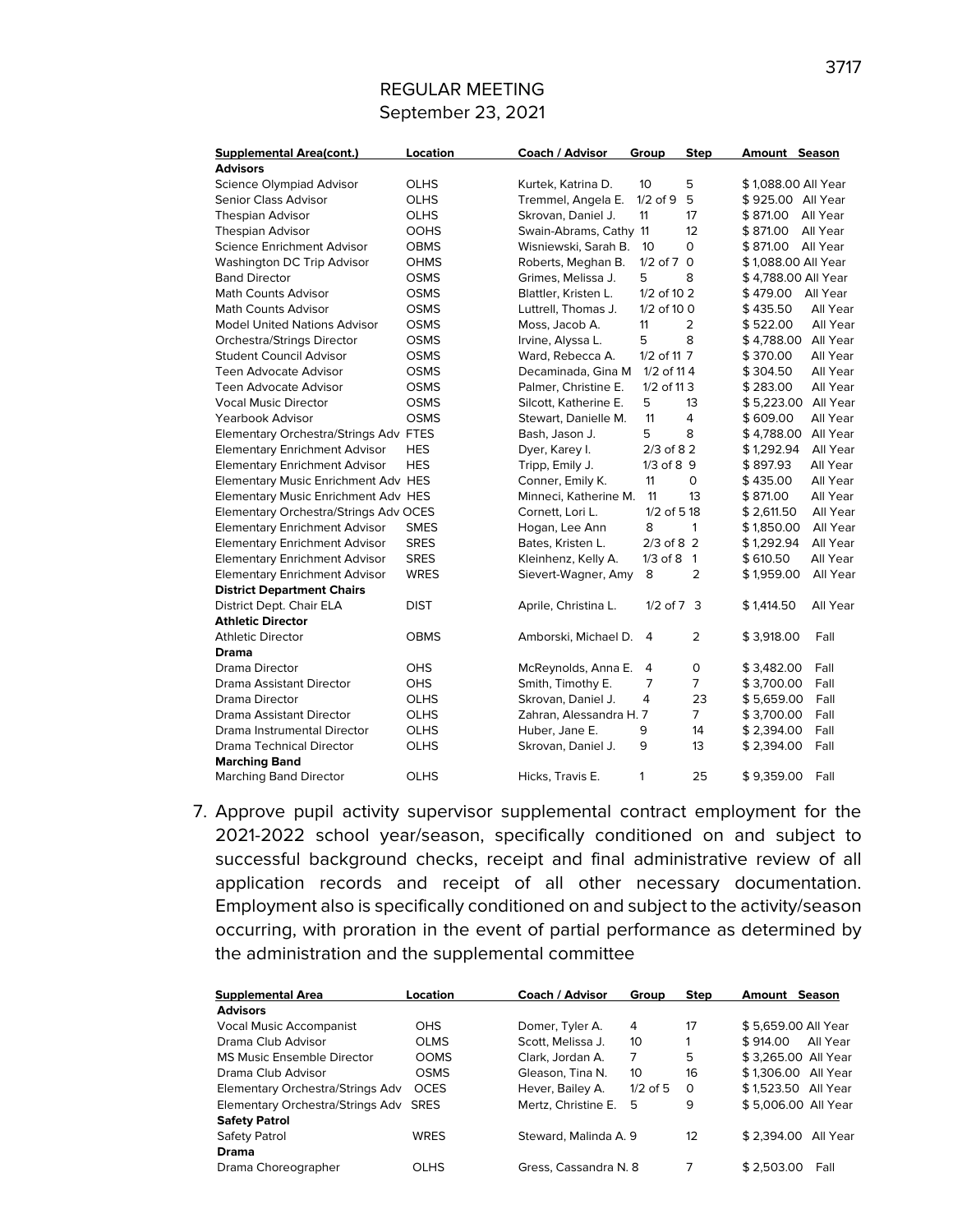| <b>Supplemental Area(cont.)</b>  | Location    | Coach / Advisor    | Group | <b>Step</b> | <b>Amount Season</b> |      |
|----------------------------------|-------------|--------------------|-------|-------------|----------------------|------|
| <b>Marching Band</b>             |             |                    |       |             |                      |      |
| Marching Band Assistant Director | <b>OLHS</b> | Hicks. Jennifer A. | - 3   | 14          | \$6.529.00           | Fall |
| Marching Band Assistant Director | <b>OLHS</b> | Wolfe, David E.    | 3     | 9           | \$6.312.00           | Fall |
| Marjorette/Flags Corp Director   | <b>OLHS</b> | Thomas, Rebecca    |       | 13          | \$4.353.00           | Fall |
| <b>Percussion Director</b>       | <b>OLHS</b> | Walters, Adam P.   | 8     | 5           | \$2.285.00           | Fall |
| Majorette/Flags Corp Director    | <b>OOHS</b> | Jones, Allison R.  |       | O           | \$2.176.00           | Fall |

### B. Specific Human Resource Items — Classified Staff

1. Accept, with regret, the following classified resignation(s):

**Boudreau, Candace N**, Tyler Run Elementary School, Food Service Worker, effective October 1, 2021 **Joseph, Candi**, Berkshire Middle School, Intervention Aide, effective September 15, 2021

**Partin, Alisha L**, Walnut Creek Elementary School, Intervention Aide, effective September 21, 2021

**Shomock, Stefanie**, Shale Meadows Elementary School, Cafeteria Aide, effective September 24, 2021

- 2. Approve classified position paid through memorandum billing: **Billy, Melissa J., Walnut Creek Elementary School, Home Instruction, Instructor,** 50 hours at \$1,250 total
- 3. Approve classified employment for the 2021-22 school year, specifically conditioned on and subject to successful background checks, receipt and final administrative review of all application records, and receipt of all other necessary documentation:

**Carte, Jack**, Scioto Ridge Elementary School, Custodian **Cropper, Kecia** M, Alum Creek Elementary School, Intervention Aide **Lautzenheiser, Whitney A,** Bershire Middle School, Intervention Aide **Lorenz, Andrea T**., Hyatts Middle School, Intervention Aide **Thompson, Jeffrey**, Transportation, Driver

4. Approve classified substitute workers for the 2021-22 school years, specifically conditioned on and subject to successful background checks, receipt and final administrative review of all application records, and receipt of all other necessary documentation:

Battula, Prathyusha Nehru, Sanju Chellapally, Vardhini **Chellapally, Vardhini** O'Donnell, Amanda Defelice, Juliet **Patel, Neetravati** Dulipyata, Shrithy Satti, Anuradha Evans, Ashley Sims, Kyle Jude, John VonVille, Cathy Kancharla, Sravya Watts, Jessica Kannan, Renuka Weakley, Anne Mahenadakar, Pankaja Zhou, Yihua Mukherjer, Anindite

Gleason, Natalia Thasari-Pandurandadu, Mohanapriya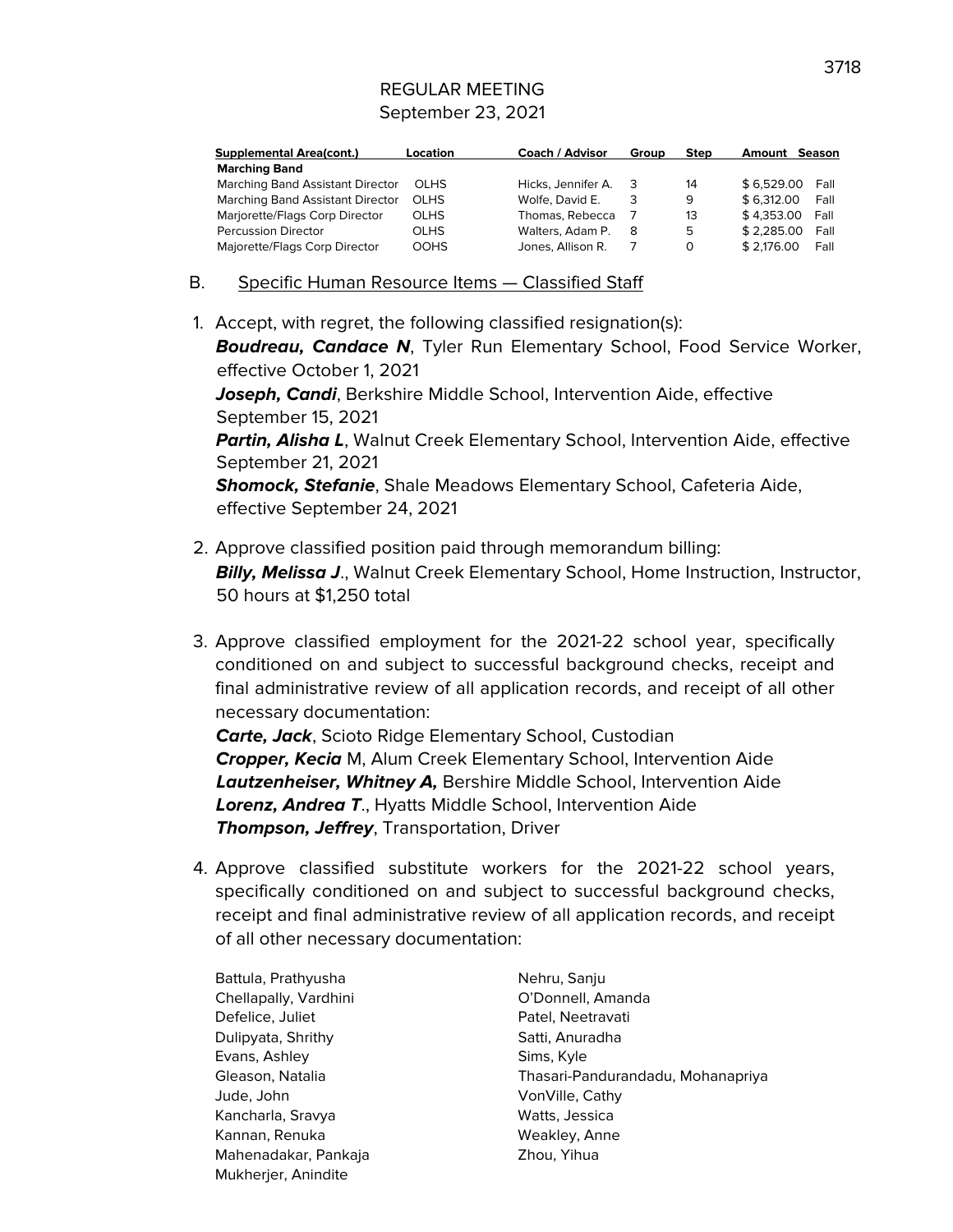- C. Approve senior for graduation, pending certification of completion of all district, state, and local requirements: Liberty High School: **Cuhel, Sophia Crawford** Orange High School**: Fuller, Ashlyn Kate**
- D. Approve lease with TOWERCO 2013, LLC. for a cellular communications tower located on district owned property at Middle School #6
- E. Approve purchase of a new chiller through a government purchasing alliance program with Trane U.S. Inc. and U.S. Communities for Tyler Run Elementary in the amount of \$212,418

F. Approve software purchase from PowerSchool in the amount of \$97,197.98

Vote: M. Patrick, yes; D. King, yes; K. O'Brien, yes; Dr. L. Wyse, yes; J. Wagner Feasel, yes. Moiton Carried

Adjourn Dr. L. Wyse moved, M. Patrick seconded that the regular meeting 21-184 of the Olentangy Local School District Board of Education be adjourned at 7:33 p.m.

Vote: Dr. L Wyse, yes; M. Patrick, yes; D. King, yes; K. O'Brien, yes; J. Wagner Feasel, yes. Motion carried.

\_\_\_\_\_\_\_\_\_\_\_\_\_\_\_\_\_\_\_\_\_\_\_\_\_ \_\_\_\_\_\_\_\_\_\_\_\_\_\_\_\_\_\_\_\_\_\_\_\_\_

J. Wagner Feasel, President Emily Hatfield, Treasurer